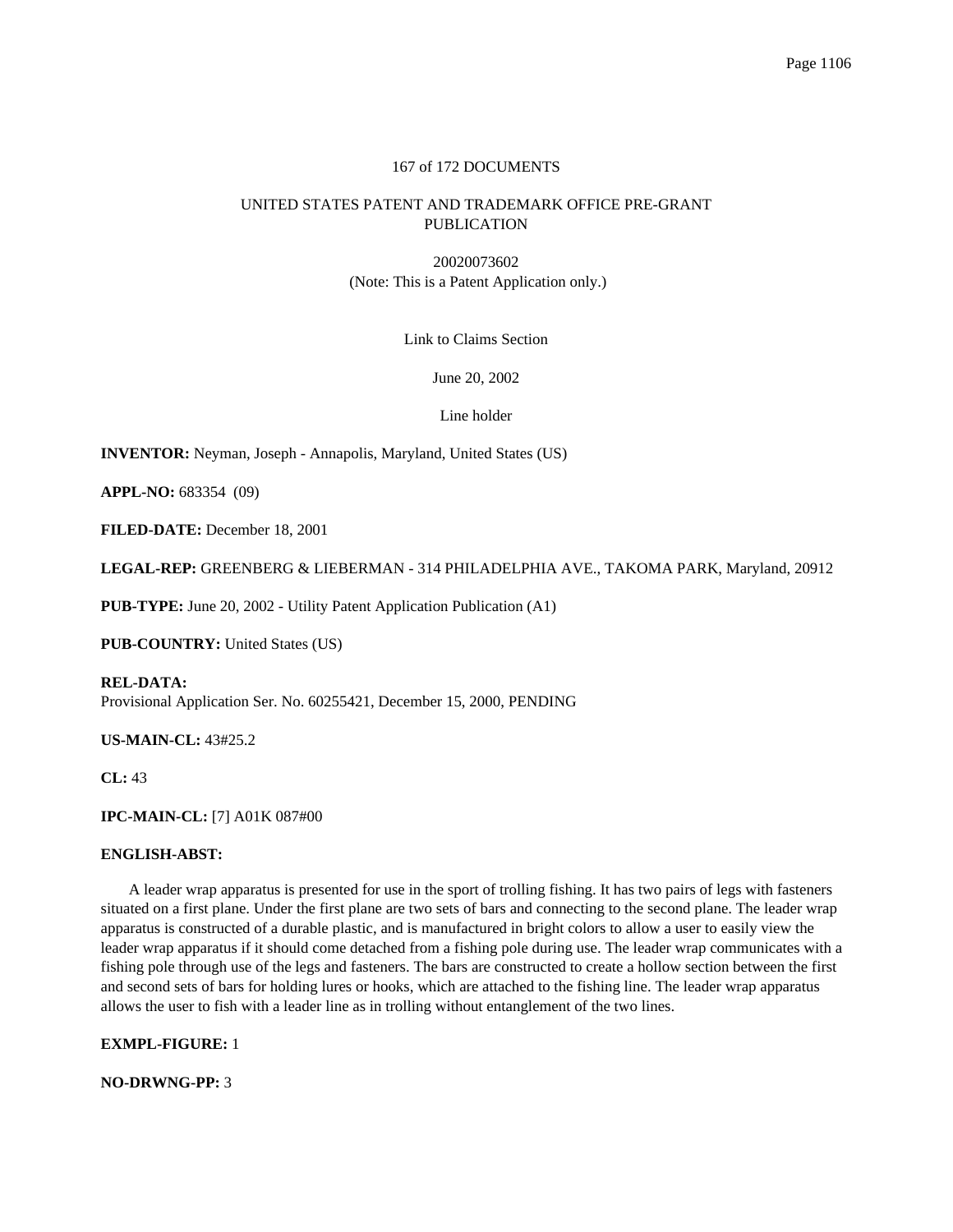#### **PARENT-PAT-INFO:**

## CROSS REFERENCE TO RELATED APPLICATIONS

[0001] Priority is hereby claimed to provisional application No. 60/255,421 filed Dec. 15, 2000.

#### **SUMMARY:**

#### BACKGROUND OF INVENTION

[0002] The sport of fishing has grown in popularity in fresh, sea, and deep-sea areas over the past few years. Many people choose to spend their vacation time fishing and shrimping at coastal areas. Fishing poles have made great advancements in weight, and flexibility to support the growing demands of fishing as a sport.

[0003] Trolling in particular creates an additional problem for users due to the additional lures or live bait. The traditional method of trolling includes swivels, snap swivels and possibly lures dispersed along the line every 10 to 30 feet. These devices create an obstacle upon reel in of the line, as the user cannot reel the line onto the reel as usual, and must wrap the line in a different manner than on other types of fishing.

[0004] U.S. Pat. No. 4,281,806 issued to McMullen on Aug. 4, 1981 shows a fishing leader storage wheel. McCullens"s invention is unlike the present invention because it requires rotation of the storage wheel to pull in the line, it does not have teeth to attach it to the fishing rod, it will not snap onto a fishing pole, and it cannot hold a line with lures.

[0005] U.S. Pat. No. 4,680,886 issued to Caselli, Sr., on Jul. 21, 1987 shows a Leadered Fishing Lure Holder with Means for Receiving Leader and Hooks. Caselli"s invention is unlike the present invention because it does not have legs to attach the holder to a fishing rod, and it has hole leads that the line must be looped through to lead the line.

[0006] U.S. Pat. No. 4, 730, 409 issued to Mitchell, et al. on Mar. 15, 1988, shows a Fishing Line Apparatus. Mitchell"s invention is unlike the present invention because it does not have grooved members to keep the line from tangling upon wrapping, or to allow the user to easily unwrap the line while in use. U.S. Design Pat. No. 335,216 issued to Carlson on May 4, 1993 shows a leader holder. Carlson"s invention is unlike the present invention because it has no attachment means to attach to a fishing pole, and it has no portion to hold lures and hooks so they do not become entangled in the line.

[0007] U.S. Pat. Nos. 2,594,472, 2,936,963 and D284, 299 show fishing leader holders as well, but none has an attachment for attaching the leader to a fishing pole, and none has a grooved member portion as does the present invention to keep the line from tangling.

[0008] Therefore a need has been established for a fishing line holder that can be easily attached and detached from a fishing rod and has a grooved means for reeling the line to prevent entanglement as well as hook and lure holders, and is easily stored in a tackle box.

### SUMMARY OF INVENTION

[0009] The present invention is a line wrap apparatus to be used when trolling. It attaches in a secure yet removable manner to a fishing pole. It is constructed of a durable, lightweight plastic and may be any color or texture. In one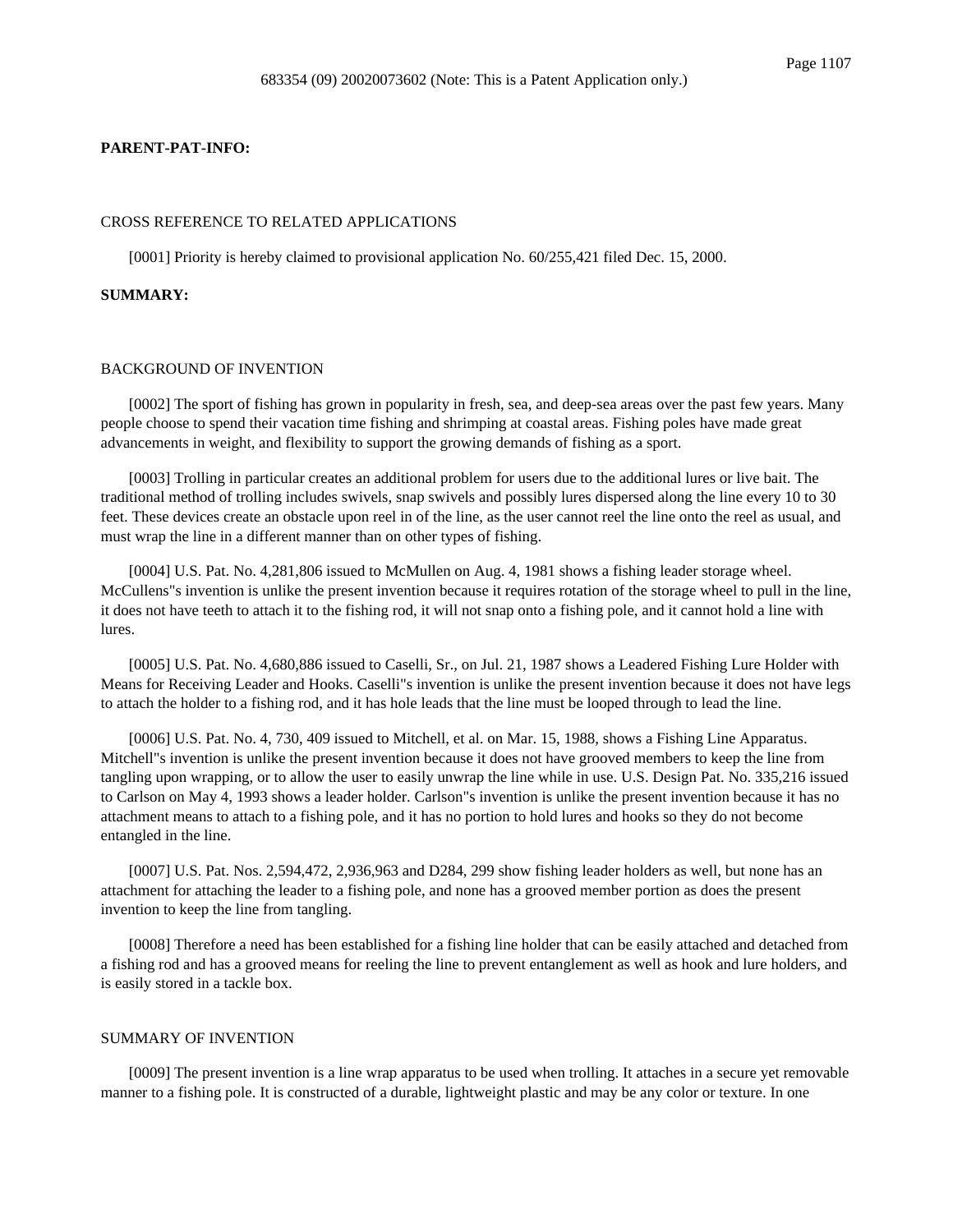rendition it is a bright orange color so it may be found easily in the dark. Other renditions of the invention may be made in other colors, multiple colors and multiple textures. The present invention has two sets of legs that snap on to the fishing pole, and are attached to a flat plane that is oblong in shape. Said legs are staggered along the plane to allow the invention to be attached to varying fishing pole thicknesses, to provide additional stability and to allow the mold to be made in a less expensive manner.

[0010] There are bars attached to the oblong plane that are largest toward the center of the invention, and then decrease in size toward the curved end of the plane. This creates a curvature upon which to wrap the line and which does not rub or cut the line. The bars allow the user to neatly wind the line in such a manner that it will not become entangled. An additional advantage of this construction is that the bars provide a space for a hook, or lures to be lodged. The suggested bright orange color allows the user to easily spot the present invention. The present invention can also be manufactured in other bright colors such as green or yellow, to allow for choice in color as well as easy visibility.

[0011] An additional plane is disposed opposite the first plane and is of the same size and shape as the first plane. The two planes are parallel to each other on opposite sides of the bars. The planes and bars together create a system that the user can wrap the line around for storage purposes. Further a user may use multiple copies of the device to store different leaders designed for different fishing experiences or purposes.

#### **DRWDESC:**

## BRIEF DESCRIPTION OF DRAWINGS

[0012]FIG. 1 shows a front view of the present invention.

[0013]FIG. 2 shows a top view of the present invention.

### **DETDESC:**

## DETAILED DESCRIPTION

[0014] The present invention is a leader wrap apparatus to be used in the sport trolling and for fishing line storage. The present invention (10) has two pairs of legs (20,30) with fasteners (40) situated on a first plane (50). Under the first plane (50) are two sets of bars (70,80) and connecting to the second plane (60). The present invention (10) is constructed of a durable plastic, and although the current rendition of the invention has been manufactured in a bright orange color it could be made in any color or texture. The present invention allows the user to wrap the trolling line around the two sets of bars (70, 80) to prevent entanglement of the trolling line with the separate fishing line. As is shown in FIG. 1, the present invention has a first (20) and second (30) pair of legs to attach it to a conventional fishing pole. Although in this embodiment the first and second pair of legs (20, 30) are designed to fit on a pole of [frac12] to [Threequarters] inches in diameter, the present invention can be manufactured in various sizes to fit poles of deviant diameters from the range above. The first (20) and second (30) pairs of legs are situated parallel to each other on top of the first plane (50). First (20) and second (30) pairs of legs have as embodiments fasteners (40) at their respective bases. The fasteners (40) allow the user the first (20) and second (30) pairs of legs around the pole (not shown). The fasteners (40) allow the user to place the present invention on the pole in a manner most comfortable to their fishing needs, on the top, sides or bottom of the pole. Although it is most advantageous for the user to place the fasteners (40) along the top side of a pole, the present invention can be fastened on any side of the pole (not shown). The first (20) and second (30) pairs of legs bend toward the center of the first plane (50) upon depression of their respective fasteners (40) to create a secure yet removable hold on the pole (not shown).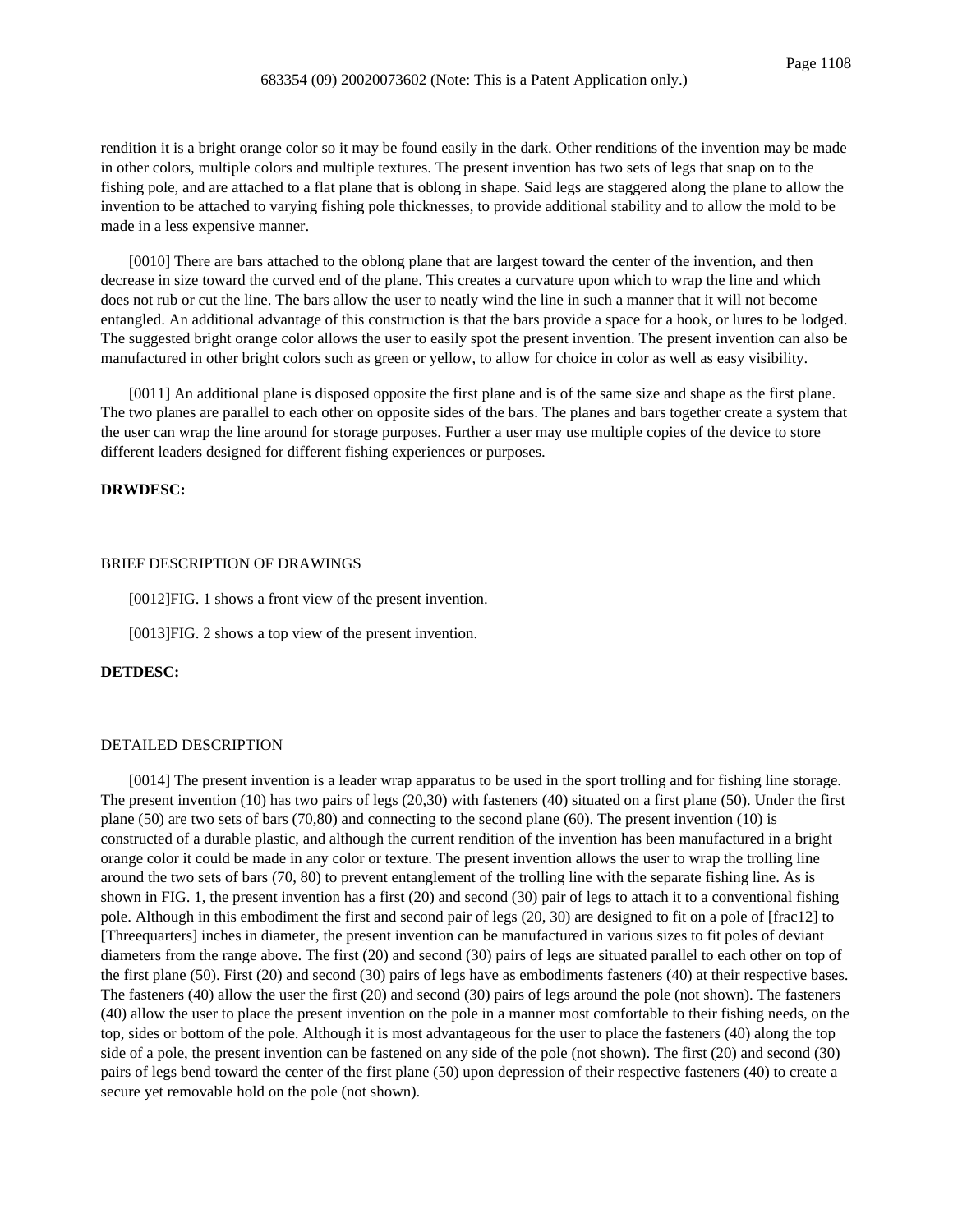[0015] The first plane (50) is disposed parallel to the second plane (60). The first plane (50) and second plane (60) are each 5 inches long, by 1 inch wide. The total thickness of the present invention is 1 inch. The compact size of the present invention allows the user to easily store a line wrapped neatly in a tackle box. In the interim of first (50) and second (60) planes are first (70) and second (80) set of parallel bars. The first (70) and second (80) set of bars are constructed equidistant from one another in each set. The innermost bar in each set of bars (70,80) is the longest and each bar is slightly smaller to the end, creating a curvature. The curvature of the sets of bars (40) creates easy wrapping of the line upon reel in such a manner so the line will not be cut, rubbed or become tangled. The space between the bars (40) is designed to be able to accept a hook once the leader string has been fully wrapped. The currently used bright orange color of the present invention (10) makes it simple for the user to locate the present invention (10). Two horse shoe shaped cuts (FIG. 2, 90, 100) have been made on opposite sides and ends of the invention (10) which are designed to accept and secure the leader string or hook for storage purposes.

[0016]FIG. 2 shows a top view of the present invention. The second plane (60) is shown with first and second horse shoe shaped slits (90, 100). The first and second horse shoe slits (90, 100) allow the user to wrap the ends of a fishing line or loops of a line, around the horse shoe slits (90, 100) for added security for holding the line. The horse shoe slits (90, 100) allow the user to place the end of a line, with or without a lure or hook in a secure position, so the line does not unravel while in storage or in use. The horse shoe slits (90, 100) allow the user to secure the ends of a line to prevent entanglement while in storage as in a tackle box. In separate embodiments of the present invention (10) larger versions can be constructed to loop rope or larger threads for other uses such as cable storage.

[0017] The present invention is not limited to the embodiments described above and may be fashioned in any manner which accomplishes the purpose of a device which can be easily attached to a fishing rod, which works as a leader holder, and which is inexpensive to manufacture.

[0018] The present invention encompasses any and all of the embodiments in the following claims.

# **ENGLISH-CLAIMS:**

Return to Top of Patent

1. A fishing line apparatus, comprising: a first plane; a set of bars, communicating with said first plane; a series of legs, communicating with said first plane; and a second plane, communicating with said set of bars.

2. A fishing line apparatus, as in claim 1, further comprising a second set of bars.

3. A fishing line apparatus as in claim 2, wherein said set of bars, and said second set of bars are disposed on opposite ends of said first plane and said second plane.

4. A fishing line apparatus as in claim 3, wherein said set of bars create a curvature at one end of said first plane and said second plane.

5. A fishing line apparatus as in claim 4, wherein said second set of bars create a curvature at a second end of said first plane and said second plane.

6. A fishing line apparatus as in claim 1, further comprising a series of fasteners communicating with said series of legs.

7. A fishing line apparatus, as in claim 6, wherein said series of legs, and said series of fasteners communicate with a fishing rod.

8. A fishing line apparatus as in claim 7, wherein said series of legs, and said series of fasteners removably communicate with a fishing rod.